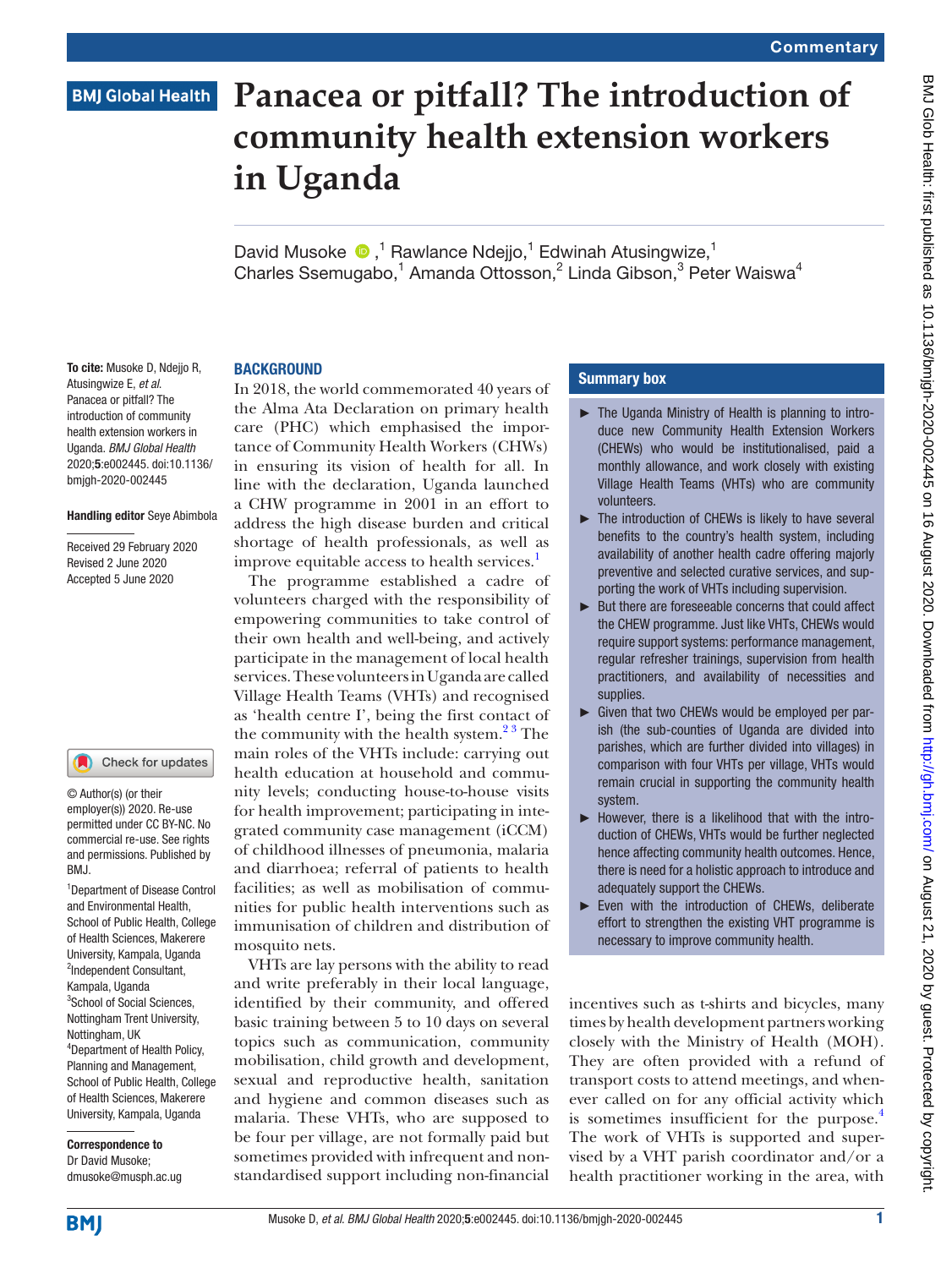the overall supervision of the District Health Educator. Note that the sub-counties of Uganda are divided into parishes, which are further divided into villages.

Since 2001, the VHT programme has registered improved health outcomes especially contributing to reducing morbidity and mortality among children under 5 years of age particularly for malaria, pneumonia and diarrhoea under iCCM of childhood illnesses. $4-7$  However, challenges regarding training, transportation, remuneration, motivation and retention of VHTs continue to affect the programme. $8-11$  With an interest to strengthen the community health system and further improve health outcomes with emphasis on disease prevention, the MOH commissioned a comprehensive national assessment of the VHT programme in 2015 to establish its status and functionality in order to improve planning and health service delivery to communities.<sup>[4](#page-3-2)</sup> The assessment identified critical gaps in the VHT programme regarding funding, training, supervision and coordination of the programme across all levels of the health system. After the assessment, a desk-based review and benchmarking activity was conducted to gain a deeper understanding of other countries' experiences.

Using evidence gained, the MOH recommended the introduction of the Community Health Extension Workers (CHEWs) policy and strategy in Uganda, largely modelled after the Ethiopian Health Extension Workers programme. The CHEWs would be formally institutionalised in the local government healthcare delivery structure, with two of them situated at parish level. The CHEWs are expected to be involved in various promotive, preventive and basic curative services at community and health facility levels. They will directly supervise and oversee the work of VHTs in communities. As opposed to the VHTs, CHEWs would need to be nominated by their parish, between the age of 20 to 35 years, have a minimum of ordinary level education, be fluent in both English and the local language, undergo a 6 months training before deployment and paid a standard monthly consolidated allowance by Government.<sup>[12 13](#page-3-4)</sup> Approximately, 15 000 CHEWs are planned to be rolled out to an estimated 7500 parishes across the country over a 5-year period by the MOH with the support of implementing partners.<sup>[13](#page-3-5)</sup>

A recent publication *in BMJ Global Health* highlighted the potential challenges of implementing the CHEW programme in Uganda including logistical and financial concerns as well as the relationship between CHEWs and  $VHTs.<sup>14</sup>$  In this article, we explore the pros and cons of this CHEWs strategy as well as propose what needs to be done for its success based on our experiences of working in community health in Uganda.

#### PROS

Countries such as Ethiopia, Nigeria and Kenya have developed and implemented paid CHW programmes to improve access to PHC services especially in low-resource communities and among vulnerable populations. These

CHW programmes are aimed at providing quality promotive, preventive and selected curative health services at PHC centres in an accessible and equitable manner to all sections of the population, with special attention to mothers and children.<sup>15</sup> In Ethiopia, two health extension workers are posted per primary health centre which serves a catchment population of 5000 people or more,[16 17](#page-3-8) while in Nigeria 20 CHEWs serve a population of 10 000 people.<sup>[18](#page-3-9)</sup> Paid CHWs undergo a relatively longer formal pre-service training (such as  $36$  months in Nigeria<sup>[18](#page-3-9)</sup>) in comparison with volunteer CHWs, are usually required to have substantive level of formal education, and are normally residents of the community they serve<sup>19</sup> as is normally the case with volunteer CHWs.

Unlike volunteer CHWs, CHEWs receive a financial incentive of a monthly salary.<sup>15</sup> Where CHWs such as CHEWs have been financially compensated, they have made substantial impact on health outcomes of populations especially on maternal health.[20–22](#page-3-11) Indeed, the WHO has recommended remuneration of CHWs with a financial package commensurate with their work and training.[23](#page-3-12) CHWs effectiveness has been attributed to performance management, data driven decision making, cordial working relationships with communities, mentorship and supervision provided by health managers and provision of several innovative avenues for improving performance.<sup>24</sup> Such experiences from other countries should be considered in implementation of the proposed CHEW programme in Uganda.

However, many stakeholders in Uganda are asking whether the introduction of CHEWs is the much-needed reform to accelerate Universal Health Coverage. Or could there be a missed opportunity of strengthening the existing CHW programme building on earlier successes? In our view, the proposed CHEWs are likely to have some benefits to the country's health system. Introducing another health cadre focussed majorly on health promotion and disease preventive among the population would increase access to PHC which would lead to better health outcomes.<sup>24</sup> Indeed, services of the CHEWs would be a complimentary link to other health professionals in the country including nurses, health assistants and clinical officers who all support commu-nity health.<sup>[12](#page-3-4)</sup>

In addition, the CHEWs could significantly support the work of VHTs including their direct supervision, data collection and reporting. Referral and follow-up of patients from communities to health facilities is also likely to improve if the CHEWs work closely with VHTs in their day-to-day activities within their respective parishes. Since the CHEWs would spend part of their time at primary health centres, they would not only contribute to supporting community health but also service delivery at health facilities by reducing existing health worker burden through assisting in diagnosis and management of simple illnesses as seen elsewhere.<sup>[18 21](#page-3-9)</sup>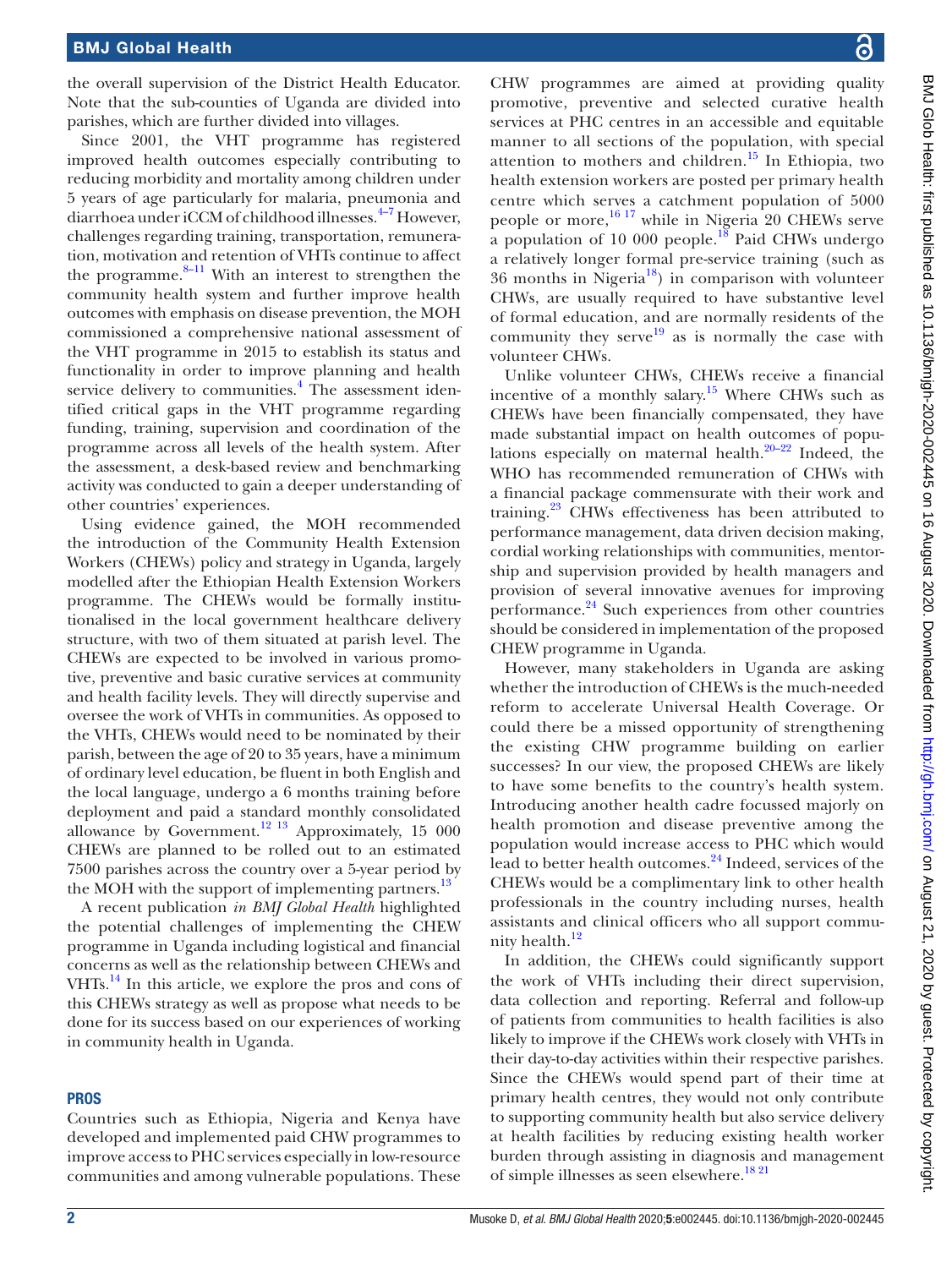#### **CONS**

However, there are a number of foreseeable concerns that if not adequately addressed, could negatively affect the CHEW programme and the community health system in general in Uganda. For optimum performance of CHEWs, they would require adequate support systems including performance management, regular refresher trainings, availability of necessities and supplies such as drugs, sufficient logistics such as motorcycles for transportation, regular supervision, mentorship from health practitioners, as well as community trust and acceptance. Logistical support including transportation is not only crucial for the performance of CHEWs but also in the proposed supervision of VHTs by the CHEWs in the community. These concerns have for long been known to affect the wider health workforce in Uganda including among VHTs[.4 7 8](#page-3-2) Therefore, introduction of CHEWs without addressing these health system challenges would most likely result in a health cadre that is not adequately supported to yield the desired results in improving population health.

Whereas the proposed two CHEWs per parish would be instrumental in supporting VHTs in that area, they would probably have minimal impact in reaching the vast population in several communities given that some parishes in the country have over 60 000 people. $^{25}$  Furthermore, in a parish with over 25 villages, two CHEWs could be working in a geographical location with over 100 VHTs as one village is meant to be supported by four VHTs. This situation emphasises that even with deployment of CHEWs, the role of VHTs remains crucial in supporting the community health system. However, there is a likelihood that with the introduction of CHEWs, VHTs would be further neglected if not phased out hence undermining their role in providing PHC and public health services in the community. Indeed, the several challenges among VHTs identified by the national VHT assessment including training, coordination, supervision, moni-toring, motivation and reporting,<sup>[4](#page-3-2)</sup> that are said to have contributed to introduction of the CHEWs, $^{13}$  would not be completely addressed by this new cadre. It would therefore be important that concerted efforts are made to address the VHT-specific challenges established in the national survey to compliment and strengthen the proposed CHEW programme. More so given the evidence that the roles of VHTs are crucial for the performance of CHEWs and achieving desirable health outcomes in the community.

Given that CHEWs would be paid a monthly consolidated allowance while incentives for the existent VHTs have remained low and non-financial, there is a high possibility that the relationship between the two cadres may not be cordial which would potentially affect health service delivery in the community.<sup>14</sup> Moreover, there is no guarantee that with the provided remuneration, the CHEWs would deliver on what is expected of them especially with a high record of absenteeism and low supervision rates reported among health workers in Uganda.<sup>26</sup>

Therefore, performance management at community level must be prioritised and strengthened.

Furthermore, the MOH should prioritise the urgent need to address the VHT concerns so as to benefit the community health system beyond the single cadre of CHEWs. In addition, the challenges affecting the wider health workforce in the country need to be addressed before the introduction of the CHEWs strategy. A mindset shift is further needed by the government, health workers, communities and other stakeholders to move from prioritisation of curative services to health promotion and disease prevention. Although it has been recommended that the existing VHTs would be prioritised during the selection of CHEWs, very few will be eligible given majority are above the entry age limit of 35 years.[4](#page-3-2) Minimal integration of VHTs into CHEWs is therefore likely to further negatively affect community embeddedness as well as the relationship between the two cadres.

Another concern is that the role being assigned to the CHEWs is one that health assistants, a cadre of certificate level Environmental Health professionals supposed to supervise VHTs, are meant to contribute to. $2 \text{ It}$  $2 \text{ It}$  is therefore more plausible and efficient to enhance the performance of such a workforce, who receive a 2-year training to effectively carry out their responsibilities, than introduce another 6-month trained cadre to play closely related roles. With the introduction of this new strategy, CHEWs would serve as the current health centre 2s to coordinate their activities and offer services within the community.[13](#page-3-5) Despite the proposal that CHEWs would spend 60% of their time in the community, being based at health centres could likely lead to further extension of essential services away from the community. This may further disenfranchise community members and contribute to poor health outcomes given the long distances to health facilities in many areas. $27$  Another challenge that VHTs have been found to face is the lack of a clear career path.<sup>[4](#page-3-2)</sup> Although introduction of CHEWs may provide an opportunity for some VHTs particularly those with ordinary level qualification and within the age limit, the career path for CHEWs is yet to be clarified which could affect the strategy and its impact.

## **CONCLUSION**

From the pros and cons of the proposed CHEWs strategy, it is evident that the benefits of the programme could be achieved through strengthening the existing CHW structure and enhancing the performance of related cadres. As the CHEWs policy could be introduced by the Government of Uganda, a community health systems approach should be adopted to support its implementation if desired results are to be achieved. First of all, there should be short-term and long-term guiding principles during roll-out of CHEWs throughout the country. These principles should: consider poor performing and hard to reach areas including having specific strategies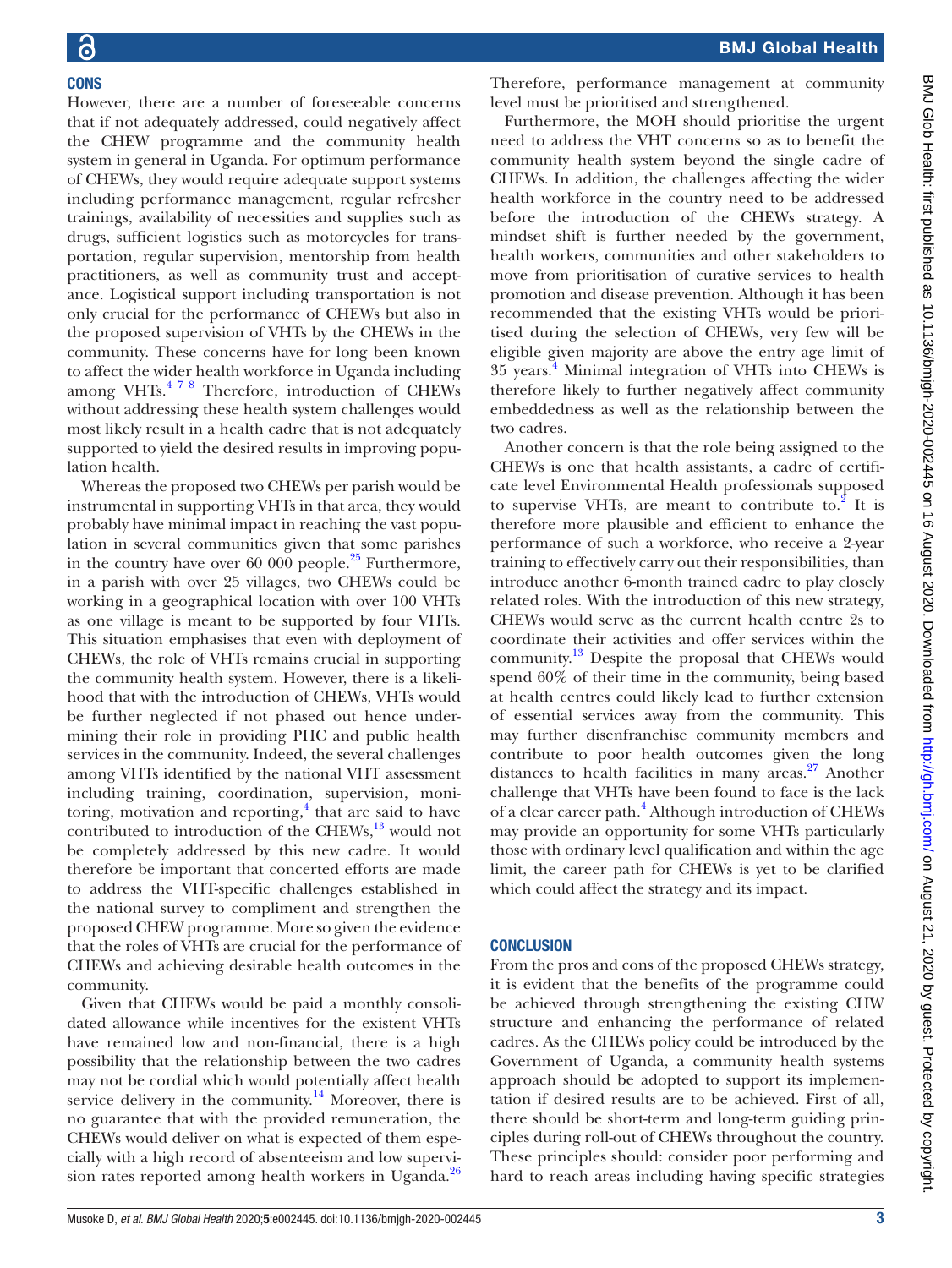# BMJ Global Health

for such communities; complement and not compete with existing health systems structures especially VHTs; and ensure emphasis is predominantly preventive and community based.

In addition, there is need to strengthen curative care at health facilities where cases from the community are referred to in terms of availability of infrastructure, human resources, as well as medicines and other supplies. Implementation of the CHEWs programme should also be data driven to inform scale-up such as embedding operational research, and having a strong performance, monitoring and evaluation system including impact and economic evaluations. Given the high investment of Government and health development partners in the CHEWs strategy, there is need for accountability for results to ensure value for money to all stakeholders. For example, innovative financing mechanisms such as performance-based financing as well as performance-based incentives for CHWs could be considered to enhance the community health system. A strong legal and policy framework is also needed to support the programme which should include a clear coordination structure and modalities of how health development partners would work with CHEWs and VHTs at both national and lower levels.

Lastly, CHEWs should not be looked at in isolation but rather in context of the broader community health system, which needs to be formally defined and mapped out. Indeed, financing, leadership and governance, service delivery, information systems as well as consideration of the strengths and weaknesses of communities in which they would work are critical to the success of the CHEWs, and more importantly improving health outcomes. Overall, achievement of significant community health outcomes would require a deliberate effort to strengthen the existing VHT programme especially through regular training, improved incentives for motivation, and enhanced supervision.

Twitter David Musoke [@DavidMusoke14](https://twitter.com/DavidMusoke14)

Acknowledgements We acknowledge all community health stakeholders we have worked with throughout Uganda including the Ministry of Health, district health teams, health practitioners, non-governmental organisations, village health teams, local leaders and the community.

Contributors DM, RN and PW conceptualised the manuscript and were involved in its writing. EA, CS, AO and LG were involved in literature review and writing the manuscript. All authors read and approved the final manuscript.

Funding The authors have not declared a specific grant for this research from any funding agency in the public, commercial or not-for-profit sectors.

Competing interests None declared.

Patient consent for publication Not required.

Provenance and peer review Not commissioned; externally peer reviewed.

Data availability statement All data relevant to the study are included in the article.

Open access This is an open access article distributed in accordance with the Creative Commons Attribution Non Commercial (CC BY-NC 4.0) license, which permits others to distribute, remix, adapt, build upon this work noncommercially, and license their derivative works on different terms, provided the original work is properly cited, appropriate credit is given, any changes made indicated, and the use is non-commercial. See: [http://creativecommons.org/](http://creativecommons.org/licenses/by-nc/4.0/) [licenses/by-nc/4.0/.](http://creativecommons.org/licenses/by-nc/4.0/)

#### ORCID iD

David Musoke <http://orcid.org/0000-0003-3262-3918>

#### **REFERENCES**

- <span id="page-3-0"></span>1 Ministry of Health. *National health policy*. Kampala, Uganda, 1999.
- <span id="page-3-1"></span>2 Ministry of Health. *Health sector strategic plan II*. Kampala, Uganda, 2005.
- 3 Ministry of Health. *Health sector strategic plan*. Kampala, Uganda, 2000.
- <span id="page-3-2"></span>4 Ministry of Health. *National village health teams assessment in Uganda*. Kampala, Uganda, 2015.
- 5 Brenner JL, Kabakyenga J, Kyomuhangi T, *et al*. Can volunteer community health workers decrease child morbidity and mortality in southwestern Uganda? an impact evaluation. *[PLoS One](http://dx.doi.org/10.1371/journal.pone.0027997)* 2011;6:e27997.
- 6 Kayemba Nalwadda C, Guwatudde D, Waiswa P, *et al*. Community health workers - a resource for identification and referral of sick newborns in rural Uganda. *[Trop Med Int Health](http://dx.doi.org/10.1111/tmi.12106)* 2013;18:898–906.
- 7 Wanduru P, Tetui M, Tuhebwe D, *et al*. The performance of community health workers in the management of multiple childhood infectious diseases in Lira, northern Uganda - a mixed methods cross-sectional study. *[Glob Health Action](http://dx.doi.org/10.3402/gha.v9.33194)* 2016;9:33194.
- <span id="page-3-3"></span>8 Kimbugwe G, Mshilla M, Oluka D, *et al*. Challenges faced by village health teams (VHTs) in Amuru, Gulu and Pader districts in northern Uganda. *[Open J Prev Med](http://dx.doi.org/10.4236/ojpm.2014.49084)* 2014;4:740–50.
- 9 Turinawe EB, Rwemisisi JT, Musinguzi LK, *et al*. Selection and performance of village health teams (VHTs) in Uganda: lessons from the natural helper model of health promotion. *[Hum Resour Health](http://dx.doi.org/10.1186/s12960-015-0074-7)* 2015;13:73.
- 10 Brunie A, Wamala-Mucheri P, Otterness C, *et al*. Keeping community health workers in Uganda motivated: key challenges, facilitators, and preferred program inputs. *[Glob Health Sci Pract](http://dx.doi.org/10.9745/GHSP-D-13-00140)* 2014;2:103–16.
- 11 Mays DC, O'Neil EJ, Mworozi EA, *et al*. Supporting and retaining village health teams: an assessment of a community health worker program in two Ugandan districts. *[Int J Equity Health](http://dx.doi.org/10.1186/s12939-017-0619-6)* 2017;16:129.
- <span id="page-3-4"></span>12 Ministry of Health. *Health sector development plan 2015/16 - 2019/20*. Kampala, Uganda, 2015.
- <span id="page-3-5"></span>13 Ministry of Health. VHT / community health extension workers, 2018. Available: [http://health.go.ug/community-health-departments/vht](http://health.go.ug/community-health-departments/vht-community-health-extension-workers)[community-health-extension-workers](http://health.go.ug/community-health-departments/vht-community-health-extension-workers) [Accessed 9 Oct 2018].
- <span id="page-3-6"></span>14 O'Donovan J, Stiles CE, Sekimpi D, *et al*. Potential challenges of implementing the community health extension worker programme in Uganda. *[BMJ Glob Health](http://dx.doi.org/10.1136/bmjgh-2018-000960)* 2018;3:e000960.
- <span id="page-3-7"></span>15 Pathfinder International. *The Ethiopian health extension program*, 2008.
- <span id="page-3-8"></span>16 Liu A, Sullivan S, Khan M, *et al*. Community health workers in global health: scale and scalability. *[Mt Sinai J Med](http://dx.doi.org/10.1002/msj.20260)* 2011;78:419–35.
- 17 UNICEF. Evaluation report of the community health strategy implementation in Kenya, 2010. Available: [https://www.unicef.](https://www.unicef.org/evaldatabase/files/14_2010_HE_002_Community_Strategy_Evaluation_report_October_2010.pdf) [org/evaldatabase/files/14\\_2010\\_HE\\_002\\_Community\\_Strategy\\_](https://www.unicef.org/evaldatabase/files/14_2010_HE_002_Community_Strategy_Evaluation_report_October_2010.pdf) [Evaluation\\_report\\_October\\_2010.pdf](https://www.unicef.org/evaldatabase/files/14_2010_HE_002_Community_Strategy_Evaluation_report_October_2010.pdf) [Accessed 15 Dec 2018].
- <span id="page-3-9"></span>18 Federal Ministry of Health. Task-shifting and task-sharing policy for essentialhealth care services in Nigeria, 2014. Available: [https://](https://advancefamilyplanning.org/sites/default/files/resources/Nigeria%20taskshifting%20policy-Aug2014%20REVISEDCLEAN%20_Approved%20October%202014.pdf) [advancefamilyplanning.org/sites/default/files/resources/Nigeria%](https://advancefamilyplanning.org/sites/default/files/resources/Nigeria%20taskshifting%20policy-Aug2014%20REVISEDCLEAN%20_Approved%20October%202014.pdf) [20taskshifting%20policy-Aug2014%20REVISEDCLEAN%20\\_](https://advancefamilyplanning.org/sites/default/files/resources/Nigeria%20taskshifting%20policy-Aug2014%20REVISEDCLEAN%20_Approved%20October%202014.pdf) [Approved%20October%202014.pdf](https://advancefamilyplanning.org/sites/default/files/resources/Nigeria%20taskshifting%20policy-Aug2014%20REVISEDCLEAN%20_Approved%20October%202014.pdf) [Accessed 20 Dec 2018].
- <span id="page-3-10"></span>19 HEEC, FMOH. *Health extension program in Ethiopia*. Addis Ababa: Ethiopia Federal Ministry of Health, 2007.
- <span id="page-3-11"></span>20 Workie NW, Ramana GN. *The health extension program in Ethiopia*. Washington D.C., USA: World Bank, 2013.
- 21 Gebrehiwot TG, San Sebastian M, Edin K, *et al*. The health extension program and its association with change in utilization of selected maternal health services in Tigray region, Ethiopia: a segmented linear regression analysis. *[PLoS One](http://dx.doi.org/10.1371/journal.pone.0131195)* 2015;10:e0131195.
- 22 Sotunsa JO, Vidler M, Akeju DO, *et al*. Community health workers' knowledge and practice in relation to pre-eclampsia in Ogun state, Nigeria: an essential bridge to maternal survival. *[Reprod Health](http://dx.doi.org/10.1186/s12978-016-0218-9)* 2016;13:108.
- <span id="page-3-12"></span>23 Fetene N, Linnander E, Fekadu B, *et al*. The Ethiopian health extension program and variation in health systems performance: what matters? *[PLoS One](http://dx.doi.org/10.1371/journal.pone.0156438)* 2016;11:e0156438.
- <span id="page-3-13"></span>24 World Health Organization. *WHO guideline on health policy and system support to optimize community health worker programmes*. Geneva, Switzerland, 2018.
- <span id="page-3-14"></span>25 Uganda Bureau of Statistics. *The national population and housing census 2014 - main report*. Kampala, Uganda, 2016.
- <span id="page-3-15"></span>26 Tweheyo R, Daker-White G, Reed C, *et al*. 'Nobody is after you; it is your initiative to start work': a qualitative study of health workforce absenteeism in rural Uganda. *[BMJ Glob Health](http://dx.doi.org/10.1136/bmjgh-2017-000455)* 2017;2:e000455.